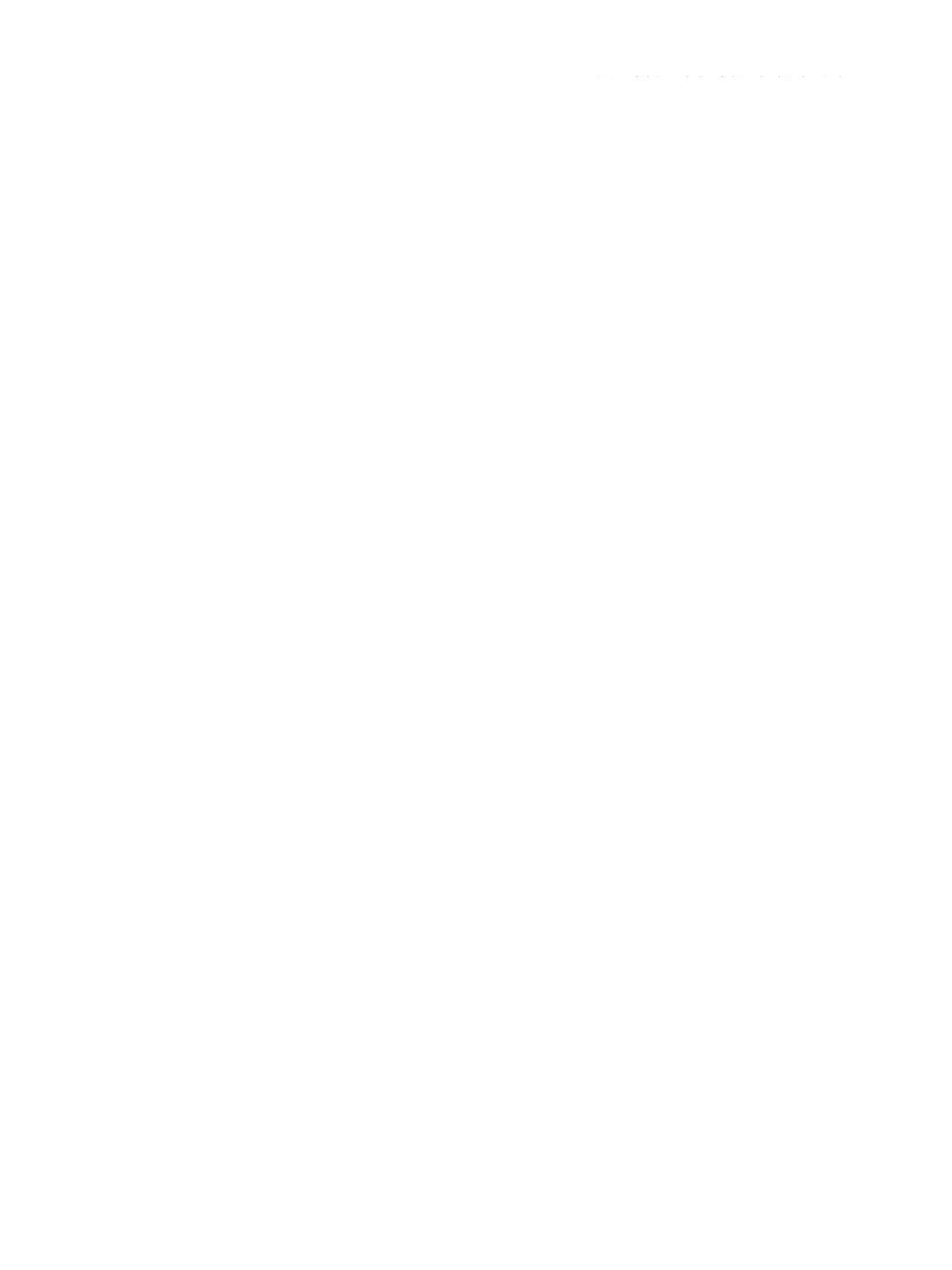- Aberathne P., Mahabaduge J. & Silva S. J. Computer aided docking of small molecules to the active site of the malarial aspartic protease, Plasmepsin II **36**: 171-178 (2008)
- Abeysekera A.M., Mahatantila C. & Sajeevani J.R.D.M. Synthesis of 7-functionalized γ-lactones from furfural **36**: 185-190 (2008)
- Abeysekera W.W.M. & Sooriyarachchi R. -A novel method for testing goodness of fit of a proportional odds model : an application to an AIDS study **36**: 125-135 (2008)
- Adikaram N.K.B. *see* Bombuwela K. *et al.* (2008)
- Amarasinghe D. & Sonnadara U. Fractal characteristics of simulated electrical discharges **36**: 137-143 (2008)
- Andersen R. *see* Bombuwela K. *et al.* (2008)

Andersen R. J. *see* Ratnayake R. *et al.* (2008)

- Arseculeratne S.N. What constitutes the enterprise of Modern Science? **36**: 257-266 (2008)
- Bamunuarachchi A. *see* Wickramasinghe I. *et al.* (2008)
- Bandara B.M. R. *see* Ratnayake R. *et al.* (2008)
- Bandara E.R.A.D. & Wickremasinghe W.N.- Exact critical points for testing subhypotheses in nonreplicated threeway experiments **36**: 267 -273 (2008)
- *Bertok P. see Kodituwakku S..R. & Bertok P. (2008)*
- Bogahawatta L.B.A.E. *see* Weerasekera D. *et al.* (2008)
- Bombuwela K., Kathirgamanathar S., Thadhani V., Jayalal R.G.U., Adikaram N.K.B., Wijesundara D.S.A., Andersen R., Wolseley P. & Karunaratne V.- Chemistry of *Heterodermia microphylla*, a lichen new to Sri Lanka **36**:251- 252 (2008)
- Chandrasekera L.W.H.U., Pathiratne A. & Pathiratne K.A.S. Effects of water borne cadmium on biomarker enzymes and metallothioneins in Nile tilapia, *Oreochromis niloticus* **36**: 315-322 (2008)
- Chandrika U.G. *see* Wickramasinghe I. *et al.* (2008)
- Chithranayana R.D. & Punyawardena B.V.R. Identification of drought prone agro-ecological regions in Sri Lanka **36**: 117-123 (2008)
- Dandeniya W.S. & Rajapaksha R.M.C.P. Copper availability and selective microbiological properties of an intensively cultivated ultisol in Nuwara Eliya **36**: 307 -313 (2008) De Costa M.D.P. *see* Senthilnithy R. *et al.* (2008)
- 
- de Lanerolle M. S., Priyadarshani A. M. B., Sumithraarachchi D. B. & Jansz E. R.- The carotenoids of *Pouteria campechiana* (sinhala: *ratalawulu*) **36**:95-98 (2008)
- de Silva W.A.P.P., Manuweera G.K. & Karunaratne S.H.P.P. Insecticidal activity of *Euphorbia antiquorum* L. latex and its preliminary chemical analysis **36**:15-23 (2008)
- Dias W.P.S. *see* Dilrukshi K.G.S & Dias W.P.S. (2008)
- Dilrukshi K.G.S & Dias W.P.S. Field survey and numerical modelling of cracking in masonry walls due to thermal movements of an overlying slab 36: 205-213 (2008)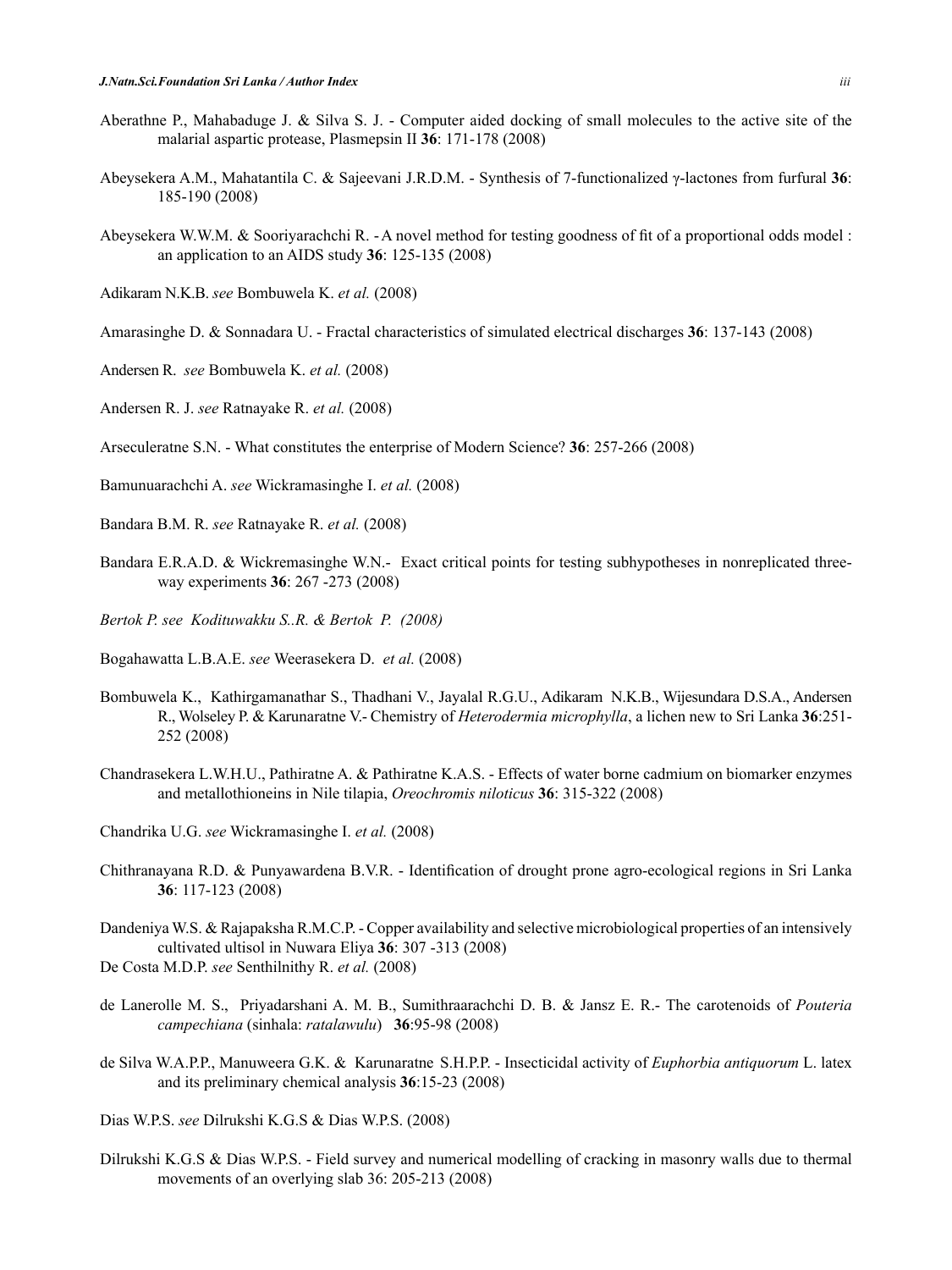Dissanayake D.M.S. *see* Jayawardena U. De S. & Dissanayake D.M.S. (2008)

- Dissanayake P.B.R. & Karunananda P.A.K.- Remaining service life prediction of riveted wrought iron railway bridges using system reliability approach **36**: 151-156 (2008)
- Edirisinghe J. P. *see* Inoka W. A. *et al.* (2008)
- Eeswara J.P. *see* Farzana A.R.F. *et al.* (2008)
- Elangasinghe M.A. & Shanthini R. Determination of atmospheric PM<sub>10</sub> concentration in Kandy in relation to traffic intensity **36**: 245-249 (2008)
- Everard J.M.D.T. *see* Niroshini E. *et al.* (2008)
- Farzana A.R.F., Palkadapala P.G.V.N., Meddegoda K.M.M.N., Samarajeewa P.K. & Eeswara J.P. Somatic embryogenesis in papaya (*Carica papaya* L.) cv. Rathna **36**: 41-50 (2008)
- Fernando K.M.E.P. The host preference of a *Ganoderma lucidum* strain for three tree species of Fabaceae family; *Cassia nodosa*, *Cassia fistula* and *Delonix regia* 36: 323-326 (2008)
- Fernando N. *see* Weerasekera D. *et al.* (2008)
- Fernando T.S.P. *see* Ratnasooriya W.D. *et al.* (2008)
- Fernando W.M.U. *see* Perera P.I.P. *et al.* (2008)
- Gunathilake L.A.A.H. *see* Yakandawala D.M.D. & Gunathilake L.A.A.H. (2008)
- Gunawardhana H.D. *see* Senthilnithy R. *et al.* (2008)
- Hettiarachchi D.C. & Rajapakse R.P.V.J. Antigenic analysis of bovine *Sarcocystis* spp. in Sri Lanka **36**: 239-244 (2008)
- Inoka W.A., Karunaratne P. & Edirisinghe J. P. Keys for the identification of common bees of Sri Lanka **36**: 69-89 (2008)
- Jansz E.R. *see* de Lanerolle M. S. *et al.* (2008)
- Jayalal R.G.U. *see* Bombuwela K. *et al.* (2008)
- Jayananda M.K. *see* Wijesinghe W.A.S. *et al.* (2008)
- Jayasena E.M.C.M. *see* Pathiratne K.A.S. *et al.* (2008)
- Jayasinghe C. *see* Mallawaarachchi R.S. & Jayasinghe C. (2008)
- Jayasinghe S. *see* Ratnayake R. *et al.* (2008)
- Jayawardena U. De S. & Dissanayake D.M.S. Identification of the most suitable rock types for manufacture of quarry dust in Sri Lanka **36**: 215-218 (2008)
- Jeyanandarajah P. *see* Magana-Arachchi D.N. *et al.* (2008)
- Karunananda P.A.K. *see* Dissanayake P.B.R. & Karunananda P.A.K. (2008)
- Karunanayake E.H. *see* Niroshini E. *et al.* (2008)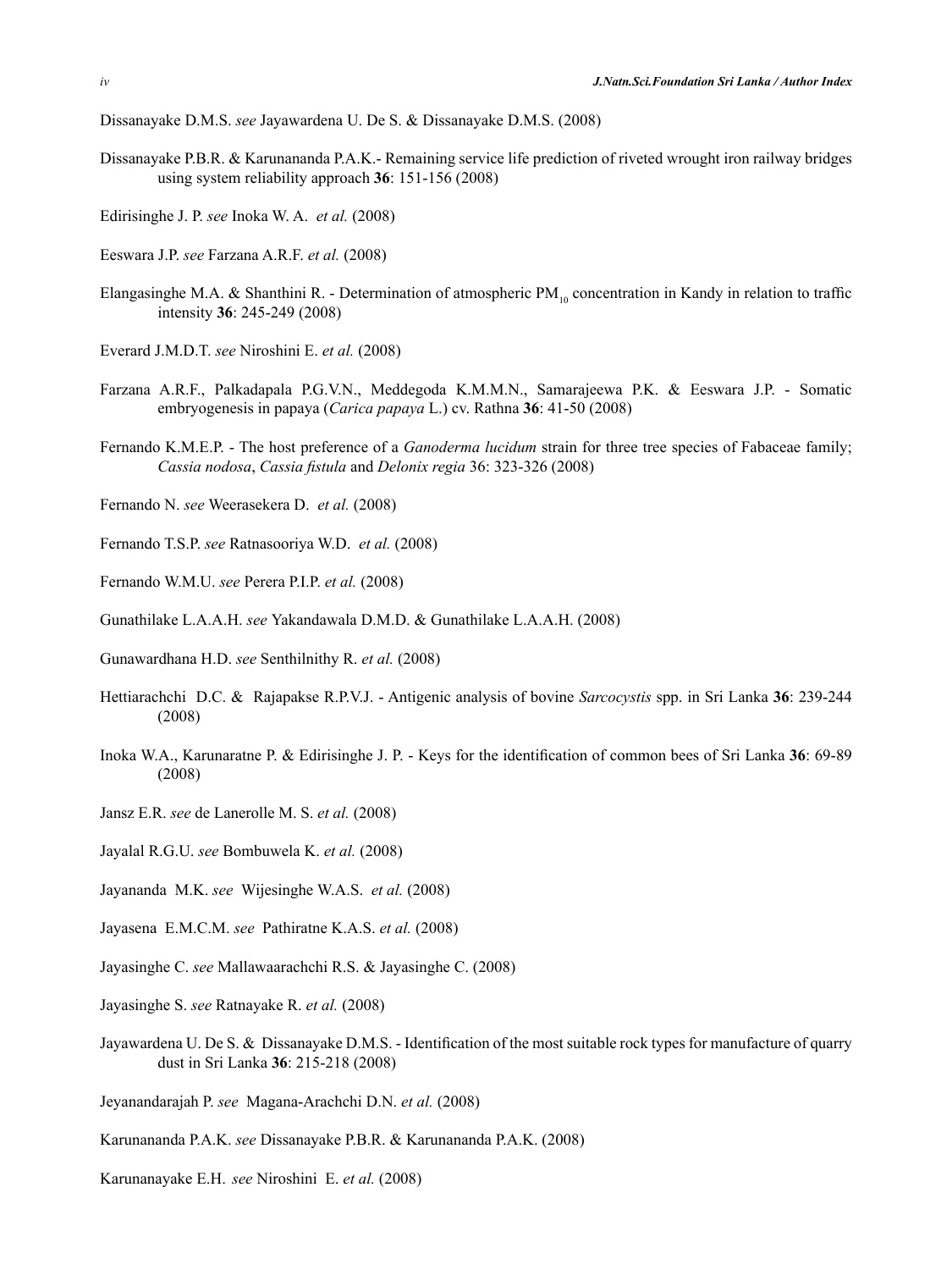Karunaratne P. *see* Inoka W. A. *et al.* (2008)

Karunaratne S.H.P.P. *see* de Silva W.A.P.P. *et al.* (2008)

Karunaratne V. Sahib K.N. *et al.* (2008)

Karunaratne V. *see* Bombuwela K. *et al.* (2008)

Karunaratne V. *see* Ratnayake R. *et al.* (2008)

Kathirgamanathar S. *see* Bombuwela K. *et al.* (2008)

Kearsey M.J. *see* Perera S.A.C.N. *et al.* (2008)

Kodituwakku S.R. & Bertok P. - A mathematical approach to object oriented design patterns **36:** 219:227 (2008)

Kularatne S. *see* Sahib K.N. *et al.* (2008)

Kumar S. *see* Sahib K.N. *et al.* (2008)

Madubashini P.P. *see* Ratnasooriya W.D. *et al.* (2008)

- Magana-Arachchi D.N., Wanigatunge R.P. & Jeyanandarajah P. Setting up a polymerase chain reaction assay for the detection of toxic cyanobacteria **36:** 229-233 (2008)
- Mahabaduge J. *see* Aberathne P. *et al.* (2008)

Mahatantila C. *see* Abeysekera A.M. *et al.* (2008)

Mallawaarachchi R.S. & Jayasinghe C. - The effects of cyclones, tsunami and earthquakes on built environments and strategies for reduced damage **36**: 03-14 (2008)

Mallikahewa R. R. *see* Weerasekera D. *et al.* (2008)

Manuweera G.K. *see* de Silva W.A.P.P. *et al.* (2008)

Meddegoda K.M.M.N. *see* Farzana A.R.F. *et al.* (2008)

Nainanayake A., Ranasinghe C.S. & Tennakoon N.A. - Efects of drip irrigation on canopy and soil temperature, leaf gas exchange, flowering and nut setting of mature coconut (*Cocos nucifera* L.) **36**: 33-40 (2008)

Naulla D.J. *see* Weerasekera D. *et al.* (2008)

- Navaratne A., Priyantha N. & Rodrigo U. Investigation of the reactivity of propanil using cyclic voltammetric methods **36:** 199-203 (2008)
- Niroshini E., Everard J.M.D.T., Karunanayake E.H. & Tirimanne T.L.S. Detection of sequence characterized amplified region (SCAR) markers linked to sex expression in *Carica papaya* L. **36**: 145-150 (2008)

Palkadapala P.G.V.N. *see* Farzana A.R.F. *et al.* (2008)

Pathiratne K.A.S. *see* Chandrasekera L.W.H.U. *et al.* (2008)

Pathiratne A. *see* Chandrasekera L.W.H.U. *et al.* (2008)

Pathiratne K.A.S., Skandaraja S.S. & Jayasena E.M.C.M. - Linear sweep voltammetric determination of free chlorine in waters using graphite working electrodes **36**: 25-31 (2008)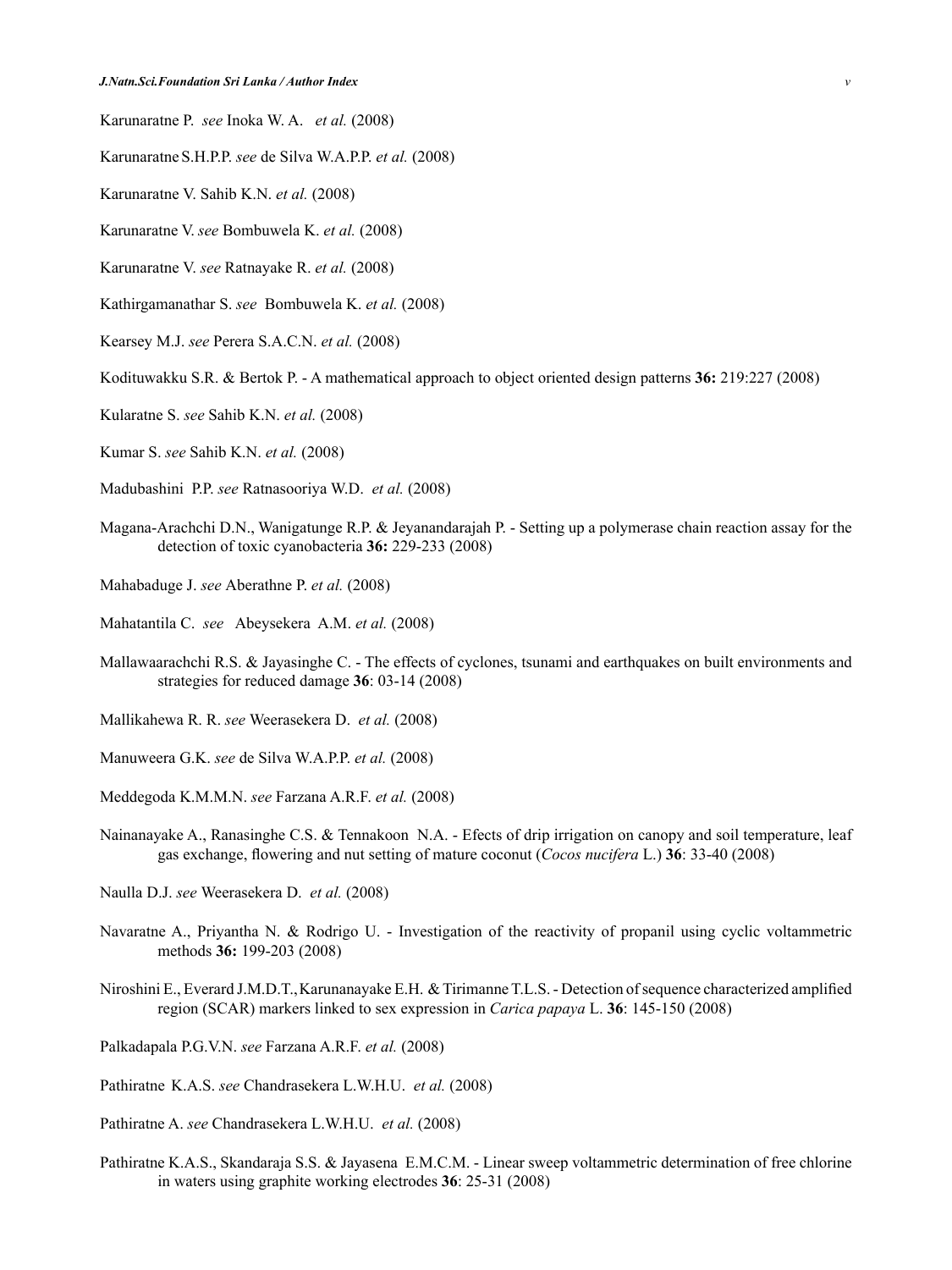- Perera P.I.P., Wickremasinghe I.P. & Fernando W.M.U. Morphological, cytogenetic and genotypic differences between *spicata* and ordinary tall coconut (*Cocos nucifera* L.) **36**: 103 -108 (2008)
- Perera S.A.C.N., Pooni H.S. &. Kearsey M.J. Chromosome substitution lines for the analysis of heterosis in *Arabidopsis thaliana* **36: 275-280 (2008)**
- Phylogenetic relationships of *Gordonia* Ellis (Theaceae) species endemic to Sri Lanka **36**:51-58 (2008)
- Pooni H.S. *see* Perera S.A.C.N. *et al.* (2008)
- Prasangika H.M.S., Salim N. & Razak M.M. Evaluation of susceptibility of cassava germplasm to cassava mosaic disease **36**: 99-102 (2008)
- Priyadarshani A. M. B. *see* de Lanerolle M. S. *et al.* (2008)
- Priyantha N. *see* Navaratne A. *et al.* (2008)
- Punyawardena B.V.R. *see* Chithranayana R.D. & Punyawardena B.V.R. (2008)
- Pushpakumara D.K.N.G. *see* Ranil R.H.G. & Pushpakumara D.K.N.G. (2008)
- Rajapakse R.P.V.J. *see* Hettiarachchi D.C. & Rajapakse R.P.V.J. (2008)
- Rajapaksha R.M.C.P. *see* Dandeniya W.S. & Rajapaksha R.M.C.P. (2008)
- Ranasinghe C. S. *see* Nainanayake A. *et al.* (2008)
- Ranasinghe R.P.K.C. M. Gauge-invariant 3D Ising actions **36**: 299-302 (2008)
- Ranasinghe R.P.K.C. M. Ising model across planar lattices **36**: 303-305 (2008)
- Ranaweera K.K.D.S. *see* Wickramasinghe I. *et al.* (2008)
- Ranil R.H.G. & Pushpakumara D.K.N.G. -Occurrence of *Drynaria sparsisora* (Desv.) T. Moore, in the lower Hantana area, Sri Lanka **36**: 331-334 (2008)
- Ratnasooriya W.D. *see* Sumanadasa D.M. *et al.* (2008)
- Ratnasooriya W.D., Fernando T.S.P. & Madubashini P.P. *In vitro* thrombolytic activity of Sri Lankan black tea *Camellia sinensis* (L*.*) O. Kuntze **36**: 179-181 (2008)
- Ratnayake R., Jayasinghe S., Bandara B.M.R., & Karunaratne V. Complete 2D NMR assignment and antifungal activity of ishwarane isolated from *Hortonia*, a genus endemic to Sri Lanka **36**: 109-112 (2008)
- Razak M. M. *see* Prasangika H. *et al.* (2008)
- Rodrigo U. *see* Navaratne A. *et al.* (2008)
- Rubasinghe C.K., Yakandawala D.M.D. & Wijesundara D.S.A. Phylogenetics of the endemic genus *Stemonoporus* Thw. (Dipterocarpaceae) **36**: 281-297 (2008)
- Sahib K.N., Kularatne S., Kumar S. & Karunaratne V. Effect of (+)-usnic acid on the shot-hole borer of tea (*Xyleborus fornicatus* Eichh*.*) **36**: 335-336 (2008)
- Sajeevani J.R.D.M. *see* Abeysekera A.M. *et al.* (2008)
- Salim N. *see* Prasangika H. *et al.* (2008)
- Samarajeewa P.K. *see*. *et al.* (2008)